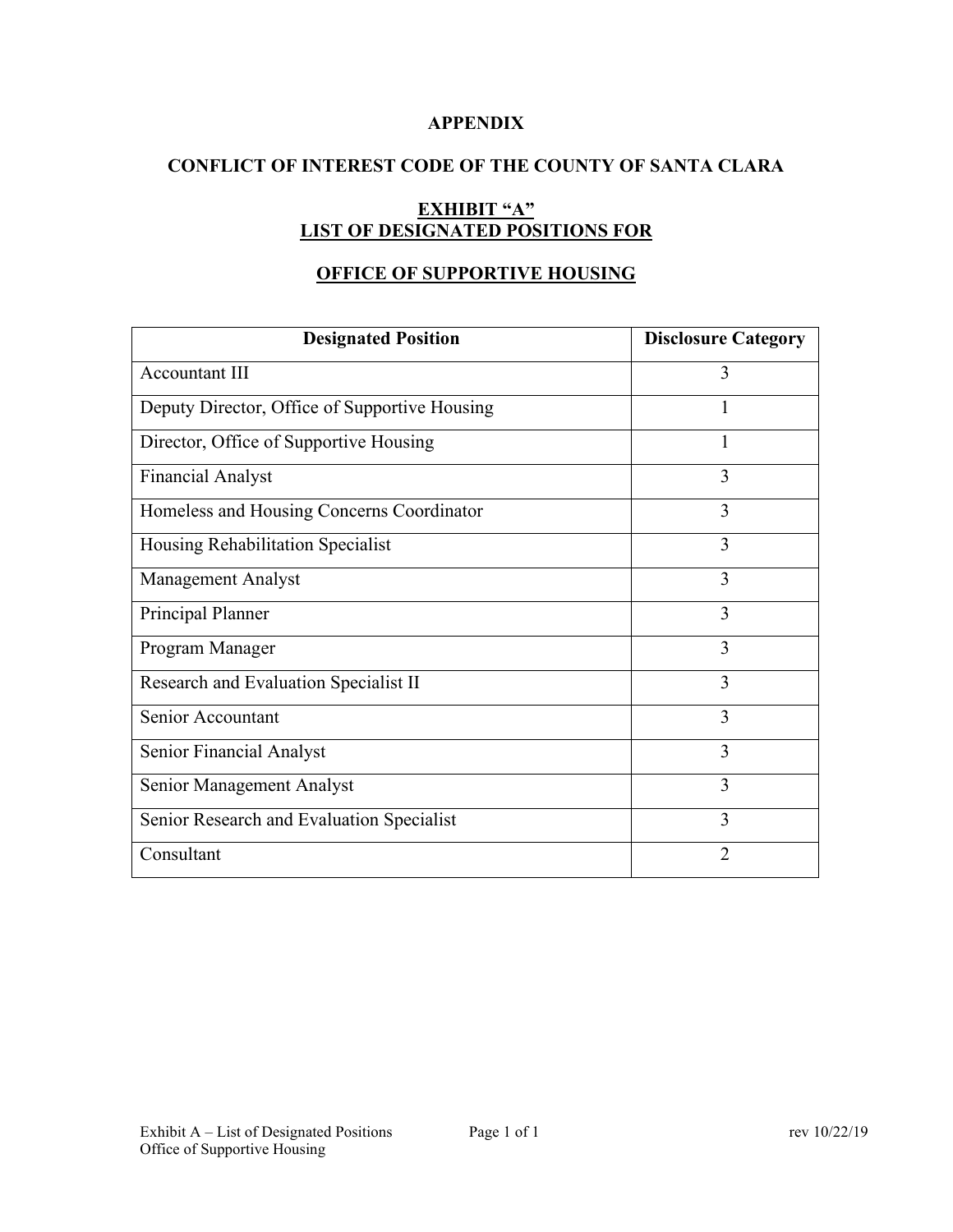#### **APPENDIX**

## **CONFLICT OF INTEREST CODE OF THE COUNTY OF SANTA CLARA**

## **EXHIBIT "B" DISCLOSURE CATEGORIES FOR**

## **OFFICE OF SUPPORTIVE HOUSING**

Pursuant to the County of Santa Clara's Conflict of Interest Code, Disclosure Categories 1 and 2 shall read as follows for all Code Agencies.

**Disclosure Category 1**: Persons in this category shall disclose:

(1) all investments in, business positions in, and income (including gifts, loans and travel payments) from:

(a) all sources that provide, plan to provide, or have provided in the last two years, facilities, goods, software, hardware, or related technology, equipment, vehicles, machinery or services, including training or consulting services, to the County;

(b) all sources that are subject to the regulatory, monitoring, investigatory, enforcement, valuation, certification, permit or licensing authority of, or have an application for a license, permit or certificate pending before, the County;

(c) all sources that receive, are planning to apply to receive, or have received in the last two years, grants or other monies from or through the County; and sources that receive referrals to provide assessments and/or treatments that are required or recommended by the County; and

(2) all interests in real property in the County of Santa Clara located entirely or partly within the County, or within two miles of County boundaries, or of any land owned or used by the County.

**Disclosure Category 2**: Each Consultant shall disclose: (1) all investments in, business positions in, and income (including gifts, loans and travel payments) from: (a) all sources that provide, plan to provide, or have provided in the last two years, facilities, goods, software, hardware, or related technology, equipment, vehicles, machinery or services, including training or consulting services, to the County; (b) all sources that are subject to the regulatory, monitoring, investigatory, enforcement, valuation, certification, permit or licensing authority of, or have an application for a license, permit or certificate pending before, the County; (c) all sources that receive, are planning to apply to receive, or have received in the last two years, grants or other monies from or through the County; and sources that receive referrals to provide assessments and/or treatments that are required or